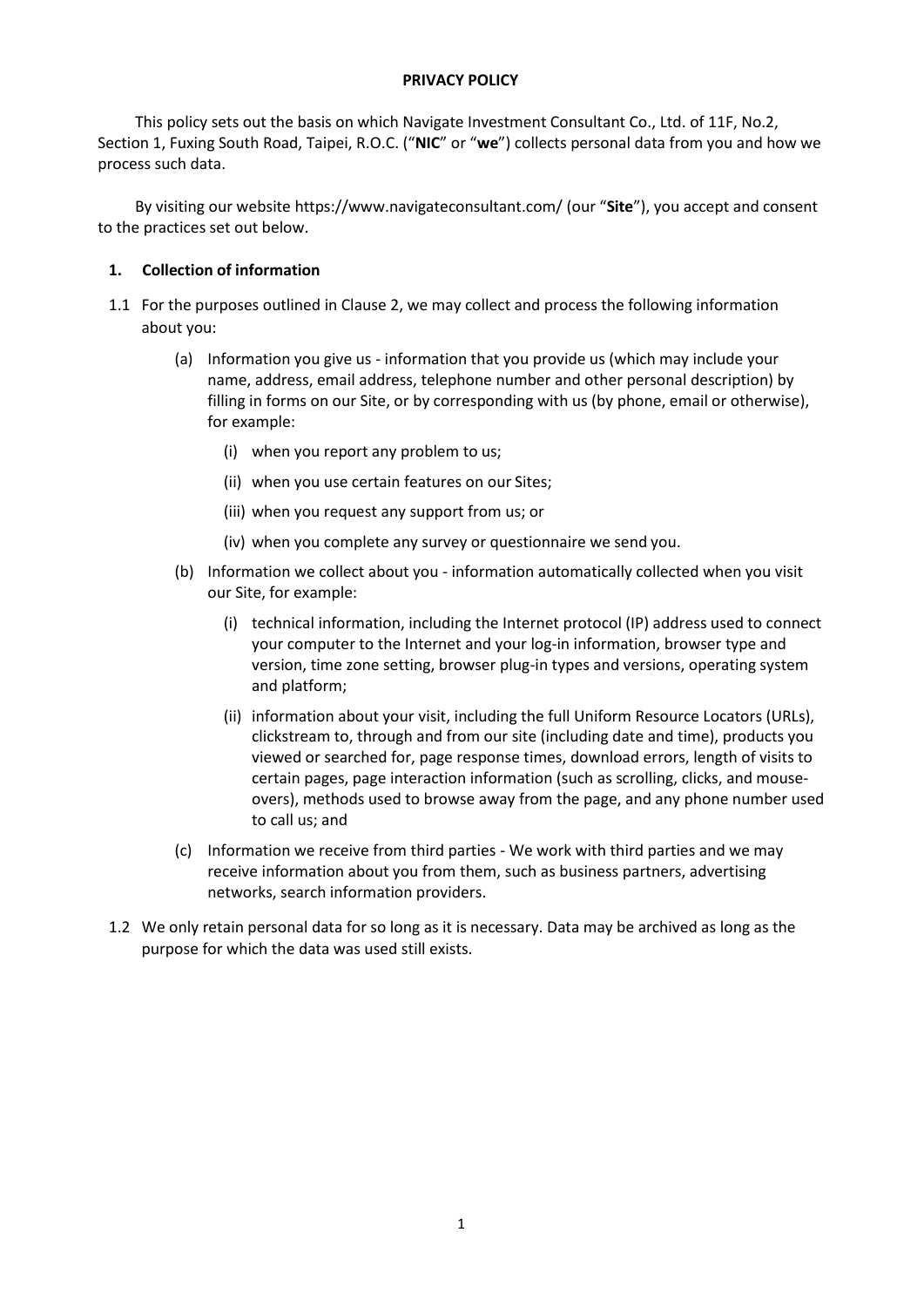### **2. Uses made of the information**

- 2.1 We use information held about you for the following purposes:
	- (a) providing, improving and developing our services;
	- (b) researching, designing and launching new features or products;
	- (c) presenting content and information in our Site in the most effective manner for you and for the device you use;
	- (d) providing you with alerts, updates, materials or information about our services or other types of information that you requested or signed up to;
	- (e) responding or taking part in legal proceedings, including seeking professional advice;
	- (f) for direct marketing purposes (please see further details in Clause 2.2 below);
	- (g) communicating with you and responding to your questions or requests; and
	- (h) purposes directly related or incidental to the above.
- 2.2 We intend to use your personal data in direct marketing (i.e. offering or advertising products or services by sending the relevant information directly to you). We require your consent specifically for this purpose and you may opt out any time. For the purpose of this clause:
	- (a) the personal data that may be used in direct marketing are those that you provide to us or we collect from you under Clause 1.1 above;
	- (b) the type of services or products that may be offered or advertised will be our products or services, seminars, conferences or events, and those of our affiliates or business partners;
	- (c) the relevant information may be sent to you by email, messaging apps, social media, or phone call;
	- (d) you may opt out any time by calling us at +886 2 2751 1008 or emailing us at service@navigateconsultant.com. We will cease to send you marketing information without charge.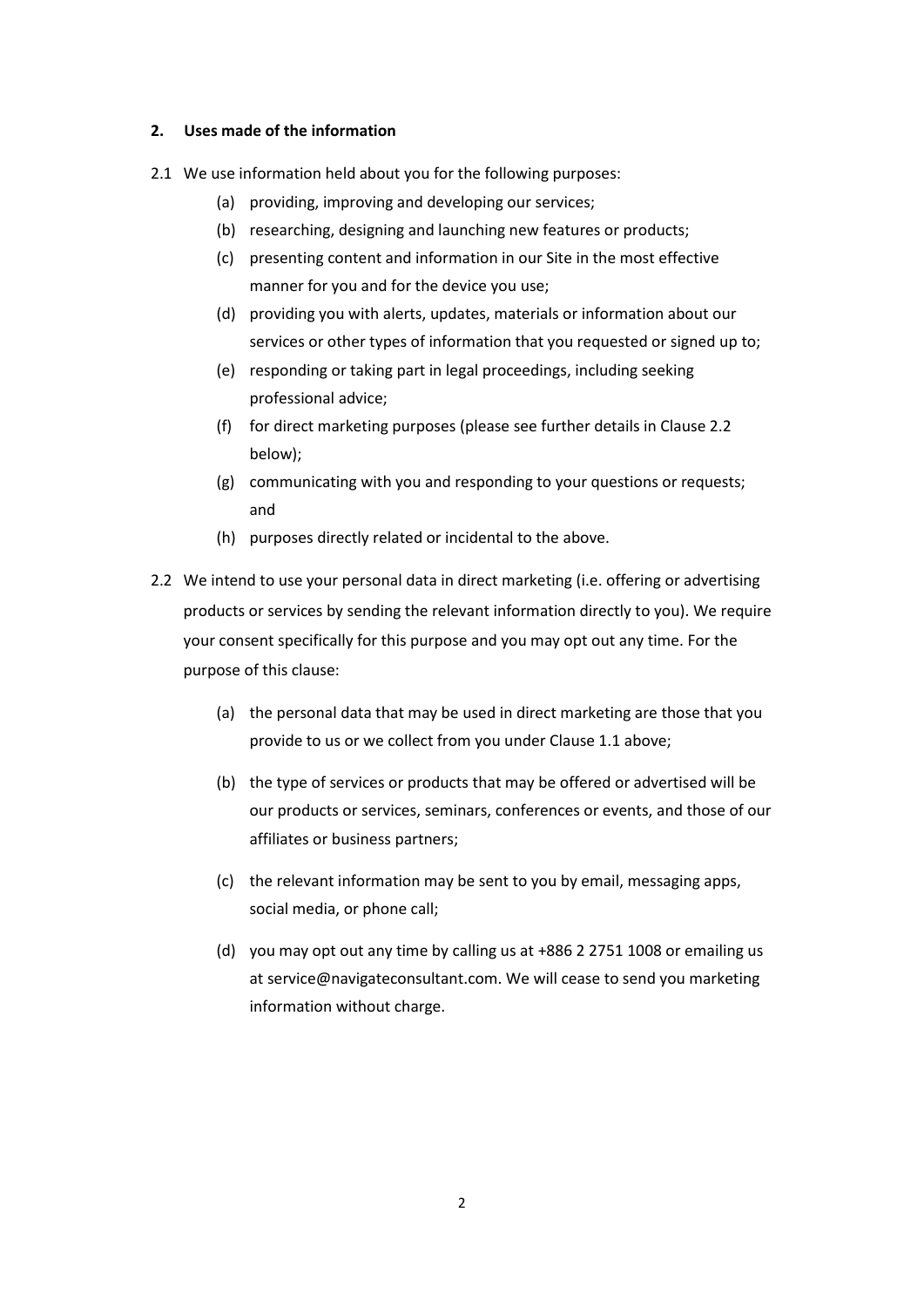### **3. Disclosure of your information**

We will keep your personal data we hold confidential, but you agree we may provide information to:

- (a) any member of our group, which means our subsidiaries, our ultimate holding company and its subsidiaries.
- (b) personnel, agents, advisers, auditors, contractors, financial institutions, and service providers in connection with our operations or services;
- (c) our overseas offices, affiliates, business partners and counterparts (on a need-to-know basis only);
- (d) persons under a duty of confidentiality to us; or
- (e) persons to whom we are required to make disclosure under applicable laws and regulations in any part of the world.

### **4. Cookies**

- 4.1 Our Site uses cookies to distinguish you from other users of the Site. This helps us to provide you with a good experience when you browse our Site and also allows us to improve our Site.
- 4.2 A cookie is a small file of letters and numbers that we store on your browser or the hard drive of your computer if you agree to the use of cookies. Cookies contain information that is transferred to your computer's hard drive.
- 4.3 We use persistent cookies and session cookies. A persistent cookie stays in your browser and will be read by us when you return to our Sites or a partner site that uses our services. Session cookies only last for as long as the session (usually the current visit to a website or a browser session).
- 4.4 You can block cookies by activating the setting on your browser that allows you to refuse the setting of all or some cookies. However, if you do so, you may not be able to access all or parts of our Site.
- 4.5 We may use third-party web services on our Site. The service providers that administer these services use technologies such as cookies (which are likely to be analytical/performance cookies or targeting cookies), web server logs and web beacons to help us analysis how visitors use our Site and make the information displayed on it more relevant to your interests. The information collected through these means (including IP addresses) is disclosed to these service providers. These analytic services may use the data collected to contextualize and personalize the marketing materials of their own advertising network.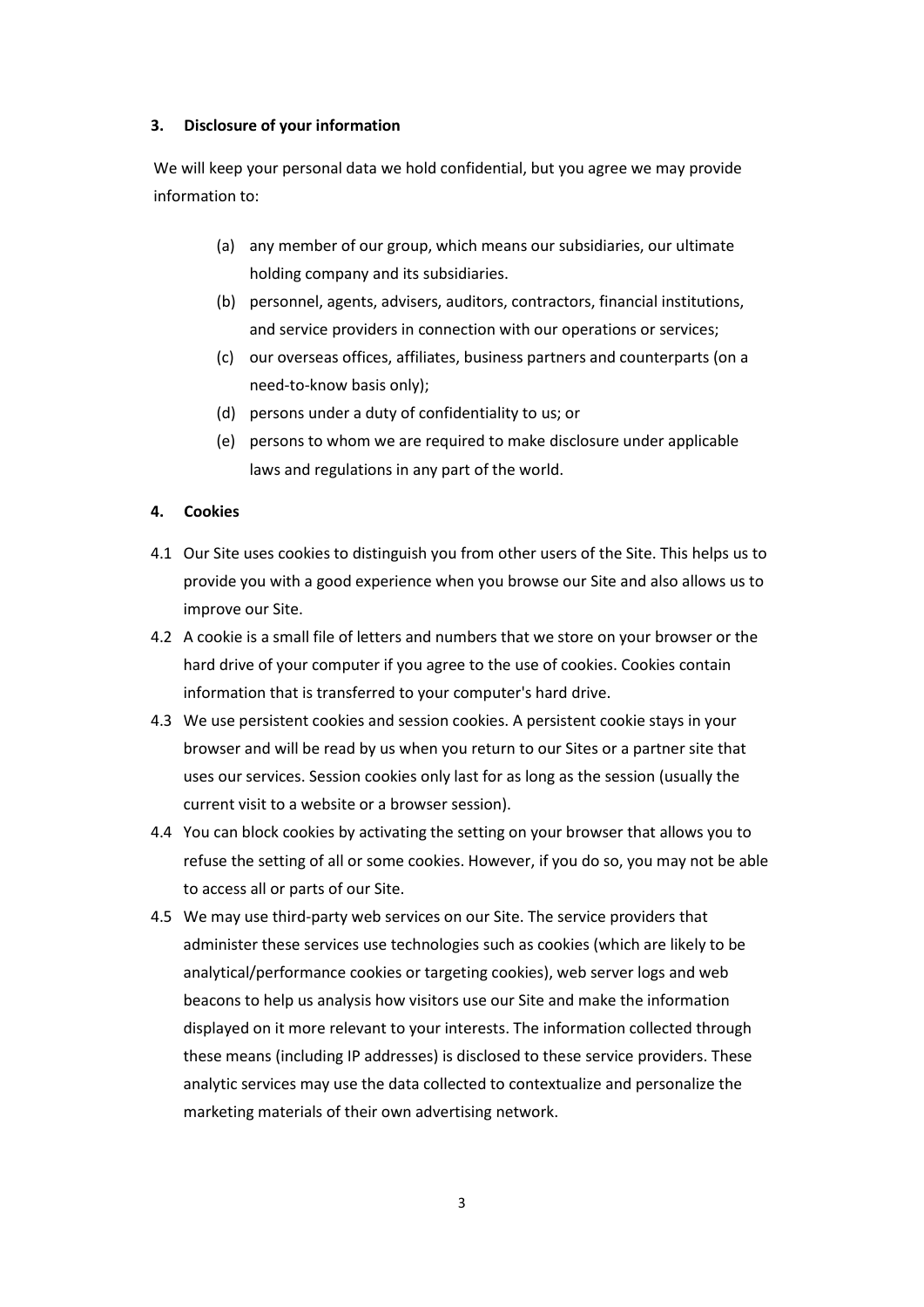### **5. Third-party sites**

5.1 Our Site or our communication with you may from time to time contain links to third-party websites over which we have no control. If you follow a link to any of these websites, please note that they have their own practices and policies. We encourage you to read the privacy policies or statements of these websites understand your rights. We accept no responsibility or liability for any practices of third-party websites.

#### **6. Security**

- 6.1 All information you provide to us is stored on our secured servers.
- 6.2 Where we have given you (or where you have chosen) a password that enables you to access certain parts of the Site, you are responsible for keeping this password confidential. We ask you not to share a password with anyone.
- 6.3 We restrict access to personal information to our employees, service providers and contractors on a strictly need-to-know basis and ensure that those persons are subject to contractual confidentiality obligations.
- 6.4 We review our information collection, storage and processing practices from time to time to guard against unauthorized access, processing or use.
- 6.5 Please note, however, the transmission of information via the internet is not completely secure. Although we will do our best to protect your personal data, we cannot guarantee the security of your data transmitted to our Site; any transmission is at your own risk.

### **7. Data transfer**

- 7.1 The data that we collect from you may be transferred to, and stored at, a destination outside Taiwan. It may also be processed by persons referred to in Clause 3 above who operate outside Taiwan.
- 7.2 By submitting your personal data you agree to this transfer, storing or processing of data outside Taiwan. We will take all steps reasonably necessary to ensure that your data is treated securely in accordance with this privacy policy.